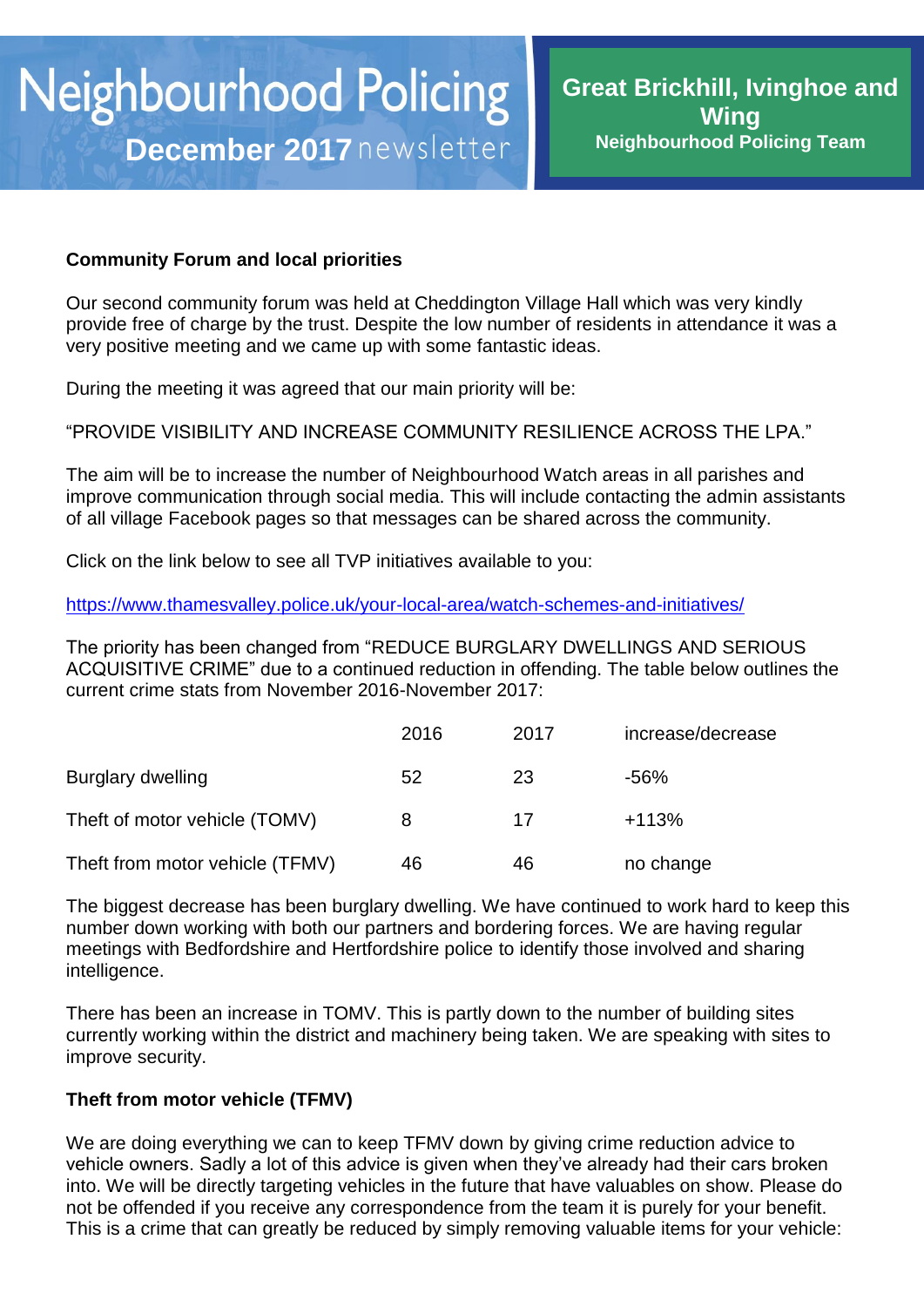- Ensure you lock your vehicle at when you are leaving it unattended even if it is for a few minutes.
- Do not leave valuables on show this includes wires for sat navs, ipods and phone chargers. This includes tools regardless of the fact it might be too much hassle. Thieves will smash the window of your car to see if anything is attached to the wire.
- Remove all tools from your vehicle if it's parked overnight.
- If it isn't possible to remove tools then consider fitting extra security locks
- If possible park your vehicle under a streetlight or in a well-lit area this will deter thieves.

### **Offenders brought to justice:**

A male from Slapton was reported for driving whilst disqualified

Two men were arrested on suspicion of stealing a Ford Transit van from the Stoke Hammond area. They are currently under investigation.

A male received a Cannabis Street Caution in Stoke Hammond.

A youth received a caution for criminal damage in Drayton Parslow.

A female was charged with assault in Wing.

If you see anything suspicious no matter how small of insignificant it may seem, if you think it's not right or someone looks out of place please call us on 999 if it is a crime in progress or 101 if you have information. You can also email the team at [greatbrickhillwingivinghoeNHPT@thamesvalley.pnn.police.uk](mailto:greatbrickhillwingivinghoeNHPT@thamesvalley.pnn.police.uk)

### **Have Your Say's**

### **PCSO Jackie Dodson**

Tuesday 5th December 2017 at Edlesborough Coffee Morning, Taskers Row from 10.30 until 11.30am Wednesday 6<sup>th</sup> December 2017 at Pitstone Youth café from 7.00pm until 8.00pm Wednesday 13th December 2017 at Pitstone Yardley Lounge Coffee Morning from 10.00am until 11.00am Wednesday 20<sup>th</sup> December 2017 at Pitstone Yardley Lounge Coffee Morning from 10.00am until 11.00am Tuesday 2nd January 2018 at Edlesborough Coffee Morning, Taskers Row from 10.30am until 11.30am Wednesday 3rd January 2018 at Pitstone Youth Café from 7.00pm until 8.00pm Wednesday 10<sup>th</sup> January 2018 at Pitstone Yardley Lounge Coffee Morning from 10.00am until 11.00am Wednesday 24th January 2018 at Pitstone Youth café from 7.00pm until 8.00pm Tuesday 30<sup>th</sup> January 2018 at Edlesborough Coffee Morning, Taskers Row from 10.30am until 11.30am Wednesday 31<sup>st</sup> January 2018 at Pitstone Youth café from 7.00pm until 8.00pm Wednesday 7<sup>th</sup> February 2018 at Pitstone Yardley Lounge Coffee Morning from 10.00am until 11.00am Wednesday 21st February 2018 at Pitstone Youth Café from 7.00until 8.00pm

Tuesday 27th February 2018 at Edlesborough Coffee Morning, Taskers Row from 10.30am until 11.30am

Wednesday 28th February 2018 at Pitstone Youth Café from 7.00pm until 8.00pm